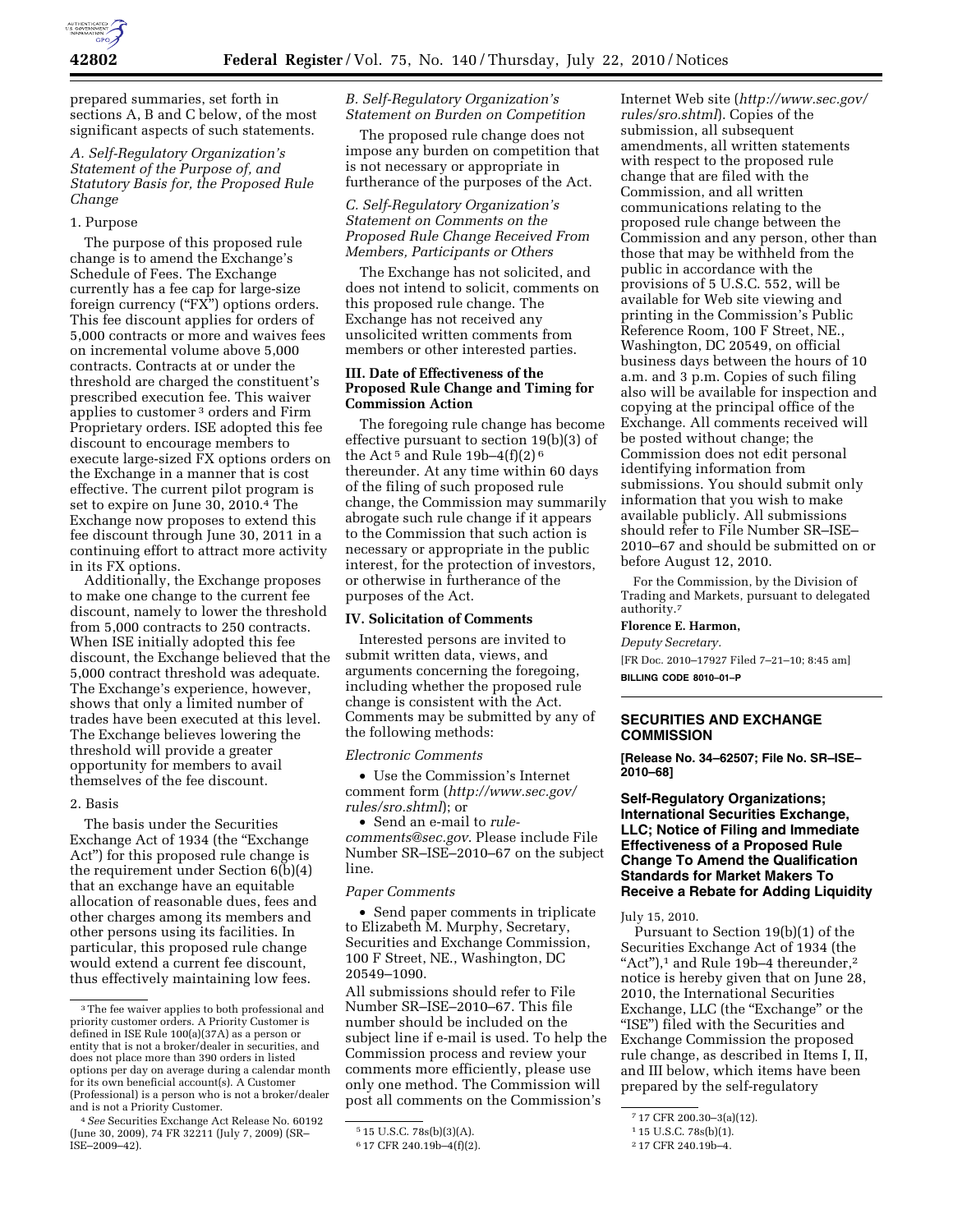organization. The Commission is publishing this notice to solicit comments on the proposed rule change

# **I. Self-Regulatory Organization's Statement of the Terms of Substance of the Proposed Rule Change**

from interested persons.

The ISE is proposing to amend the qualification standards for market makers to receive a rebate under the Exchange's maker/taker pricing program. The text of the proposed rule change is available on the Exchange's Web site (*<http://www.ise.com>*), at the principal office of the Exchange, at the Commission's Public Reference Room, and on the Commission's Web site at *[http://www.sec.gov.](http://www.sec.gov)* 

# **II. Self-Regulatory Organization's Statement of the Purpose of, and Statutory Basis for, the Proposed Rule Change**

In its filing with the Commission, the self-regulatory organization included statements concerning the purpose of, and basis for, the proposed rule change and discussed any comments it received on the proposed rule change. The text of these statements may be examined at the places specified in Item IV below. The self-regulatory organization has prepared summaries, set forth in sections A, B and C below, of the most significant aspects of such statements.

# *A. Self-Regulatory Organization's Statement of the Purpose of, and Statutory Basis for, the Proposed Rule Change*

#### 1. Purpose

The purpose of this proposed rule change is to amend the qualification standards for market makers to receive a rebate under the Exchange's maker/ taker pricing program. The Exchange recently adopted transaction fees and rebates for adding and removing liquidity (''maker/taker fees'').3 The maker/taker fees currently apply to trading in a select number of options classes 4 to the following categories of

market participants: (i) Market Maker; (ii) Market Maker Plus; (iii) Non-ISE Market Maker;<sup>5</sup> (iv) Firm Proprietary; (v) Customer (Professional); 6 (vi) Priority Customer,<sup>7</sup> 100 or more contracts; and (vii) Priority Customer, less than 100 contracts.

In order to promote and encourage liquidity in options classes that are subject to maker/taker fees, the Exchange currently offers a \$0.10 per contract rebate for Market Maker Plus orders sent to the Exchange.8 A Market Maker Plus is currently defined by the Exchange as a market maker who is on the National Best Bid or National Best Offer 80% of the time for series trading between \$0.03 and \$5.00 in premium in each of the front two expiration months and 80% of the time for all series trading between \$0.03 and \$5.00 in premium for all expiration months for that symbol during the current trading month.9

The Exchange now proposes to amend the qualification standards in order for a market maker to qualify for the \$0.10 per contract rebate. Specifically, the Exchange proposes to define a Market Maker Plus as a market maker who is on the National Best Bid or National Best Offer 80% of the time for series trading between \$0.03 and \$5.00 (for options whose underlying stock's previous trading day's last sale price was less than or equal to \$100) and between \$0.10 and \$5.00 (for options whose underlying stock's previous trading day's last sale price was greater than \$100) in premium in each of the front two expiration months and 80% of the

6A Customer (Professional) is a person who is not a broker/dealer and is not a Priority Customer.

7A Priority Customer is defined in ISE Rule 100(a)(37A) as a person or entity that is not a broker/dealer in securities, and does not place more than 390 orders in listed options per day on average during a calendar month for its own beneficial account(s).

8The concept of incenting market makers with a rebate is not novel. In 2008, the CBOE established a program for its Hybrid Agency Liaison whereby it provides a \$0.20 per contact rebate to its market makers provided that at least 80% of the market maker's quotes in a class during a month are on one side of the national best bid or offer. Market makers not meeting CBOE's criteria are not eligible to receive a rebate. *See* Securities Exchange Act Release No. 57231 (January 30, 2008), 73 FR 6752 (February 5, 2008). The CBOE has since lowered the criteria from 80% to 60%. *See* Securities Exchange Act Release No. 57470 (March 11, 2008), 73 FR 14514 (March 18, 2008).

9*See* Securities Exchange Act Release No. 62282 (June 11, 2010), 75 FR 34499 (June 17, 2010).

time for series trading between \$0.03 and \$5.00 (for options whose underlying stock's previous trading day's last sale price was less than or equal to \$100) and between \$0.10 and \$5.00 (for options whose underlying stock's previous trading day's last sale price was greater than \$100) in premium across all expiration months for that symbol during the current trading month.

The Exchange currently determines whether a market maker qualifies as a Market Maker Plus at the end of each month by looking back at each market maker's quoting statistics during that month. If at the end of the month, a market maker meets the Exchange's current stated criteria, the Exchange rebates \$0.10 per contract for transactions executed by that market maker during that month. The Exchange will continue to monitor each market maker's quoting statistics to determine whether a market maker qualifies for a rebate under the standards proposed herein.

The Exchange also currently provides market makers a report on a daily basis with quoting statistics so that market makers can determine whether or not they are meeting the Exchange's current stated criteria. Again, the Exchange will continue to provide market makers a daily report so that market makers can determine whether or not they are meeting the Exchange's new quoting requirement to qualify for a rebate.

The Exchange believes the proposed rule change will encourage market makers to post tighter markets in the options classes that are subject to maker/taker fees and thereby increase liquidity and attract order flow to the Exchange.

The Exchange has designated this proposal to be operative on July 1, 2010.

#### 2. Statutory Basis

The basis under the Exchange Act for this proposed rule change is the requirement under Section 6(b)(4) that an exchange have an equitable allocation of reasonable dues, fees and other charges among its members and other persons using its facilities. The impact of the proposal upon the net fees paid by a particular market participant will depend on a number of variables, most important of which will be its propensity to add or remove liquidity in the options classes that are subject to the Exchange's maker/taker fees. The Exchange operates in a highly competitive market in which market participants can readily direct order flow to another exchange if they deem fee levels at a particular exchange to be excessive. The Exchange believes that

<sup>3</sup>*See* Securities Exchange Act Release Nos. 61869 (April 7, 2010), 75 FR 19449 (April 14, 2010); 62048 (May 6, 2010), 75 FR 26830 (May 12, 2010); and 62319 (June 17, 2010), 75 FR 36134 (June 24, 2010).

<sup>4</sup>As of June 1, 2010, the following options classes were subject to maker/taker fees: QQQQ, BAC, C, SPY, IWM, XLF, AAPL, GE, JPM, INTC, GS, RIMM, T, VZ, UNG, FCX, CSCO, DIA, AMZN, X, AA, AIG, AXP, BBY, CAT, CHK, DNDN, EEM, EFA, EWZ, F, FAS, FAZ, FSLR, GDX, GLD, IYR, MGM, MS, MSFT, MU, PALM, PBR, PG, POT, RIG, SDS, SLV, XLE, and XOM. On June 28, 2010, the Exchange submitted a proposed rule change, SR–ISE–2010– 65, to be effective on July 1, 2010, to add the following 30 options classes to be included in the Exchange's maker/taker fee schedule: ABX, BMY, BP, COP, DELL, DRYS, FXI, HAL, IBM, KO, LVS, MCD, MO, MON, NOK, ORCL, PFE, QCOM, S, SLB,

SMH, SNDK, TBT, USO, V, VALE, WFT, XLI, XRT, and YHOO.

<sup>5</sup>A Non-ISE Market Maker, or Far Away Market Maker (''FARMM''), is a market maker as defined in Section 3(a)(38) of the Securities Exchange Act of 1934, as amended (''Exchange Act''), registered in the same options class on another options exchange.